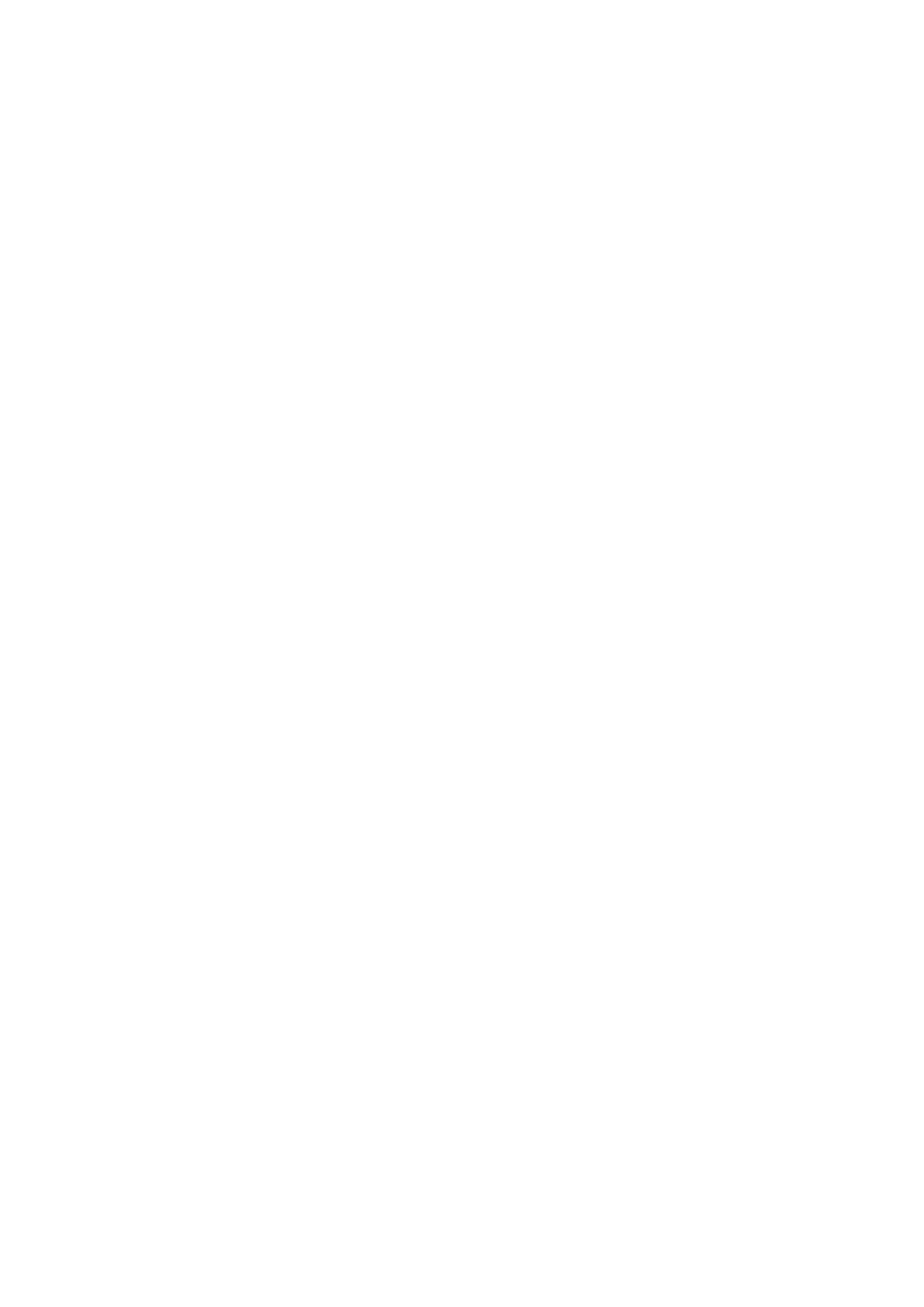#### **CONSTITUTION FOR GORSLEY CHAPEL as adopted 17th June 2009, as amended on 30th November 2011, and as subsequently amended on 29th September 2021.**

#### **1 THE CHURCH AND ITS NAME**

The Church means members of the charitable unincorporated association governed by this constitution and known as Gorsley Chapel (or such other name as shall subsequently be adopted by decision of the Church Members' Meeting and with the consent of the Charity Commission).<sup>1</sup>

#### **2 PURPOSE**

The principal purpose of the Church is the advancement of the Christian faith according to the principles of the Baptist denomination. The Church may also advance education and carry out other charitable purposes in the United Kingdom and/or other parts of the world.

## **3 BELIEFS**

As a Member of the Baptist Union the Church subscribes to the Union's Declaration of Principle: <sup>2</sup> *'That our Lord and Saviour Jesus Christ, God manifest in the flesh, is the sole and absolute authority in all matters pertaining to faith and practice, as revealed in the Holy Scriptures, and that each church has liberty, under the guidance of the Holy Spirit, to interpret and administer His laws.*

*'That Christian Baptism is the immersion in water into the name of the Father, the Son and Holy Spirit, of those who have professed repentance towards God and faith in our Lord Jesus Christ who 'died for our sins according to the Scriptures; was buried, and rose again on the third day'.*

*'That it is the duty of every disciple to bear personal witness to the gospel of Jesus Christ, and to take part in the evangelisation of the world.'*

Gorsley Baptist Church is affiliated to the Evangelical Alliance and supports its basis of faith which is:

- 1. The one true God who lives eternally in three persons the Father, the Son and the Holy Spirit.
- 2. The love, grace and sovereignty of God in creating, sustaining, ruling, redeeming and judging the world.
- 3. The divine inspiration and supreme authority of the Old and New Testament Scriptures which are the written Word of God – fully trustworthy for faith and conduct.
- 4. The dignity of all people, made male and female in God's image to love, be holy and care for creation, yet corrupted by sin, which incurs divine wrath and judgement.
- 5. The incarnation of God's eternal Son, the Lord Jesus Christ born of the Virgin Mary; truly divine and truly human, yet without sin.
- 6. The atoning sacrifice of Christ on the cross, dying in our place, paying the price of sin and defeating evil, so reconciling us with God.
- 7. The bodily resurrection of Christ; the first fruits of our resurrection; his ascension to the Father; and his reign and mediation as the only Saviour of the world.
- 8. The justification of sinners solely by the grace of God through faith in Christ.
- 9. The ministry of God the Holy Spirit, who leads us in repentance, unites us with Christ through new birth, empowers our discipleship and enables our witness.
- 10. The Church, the body of Christ both local and universal, the priesthood of all believers given life by the Spirit and endowed with the Spirit's gifts to worship God and proclaim the gospel, promoting justice and love.
- 11. The personal and visible return of Jesus Christ to fulfil the purposes of God who will raise all people to judgement, bring eternal life to the redeemed and eternal condemnation to the lost, and establish a new heaven and new earth.

 $1$  Once a charity is registered changes of name need to be agreed with the Charity Commission.

<sup>&</sup>lt;sup>2</sup> The quotation is the Declaration of Principle that is included in section 3 of the constitution of the Baptist Union of Great Britain, as at May 2007.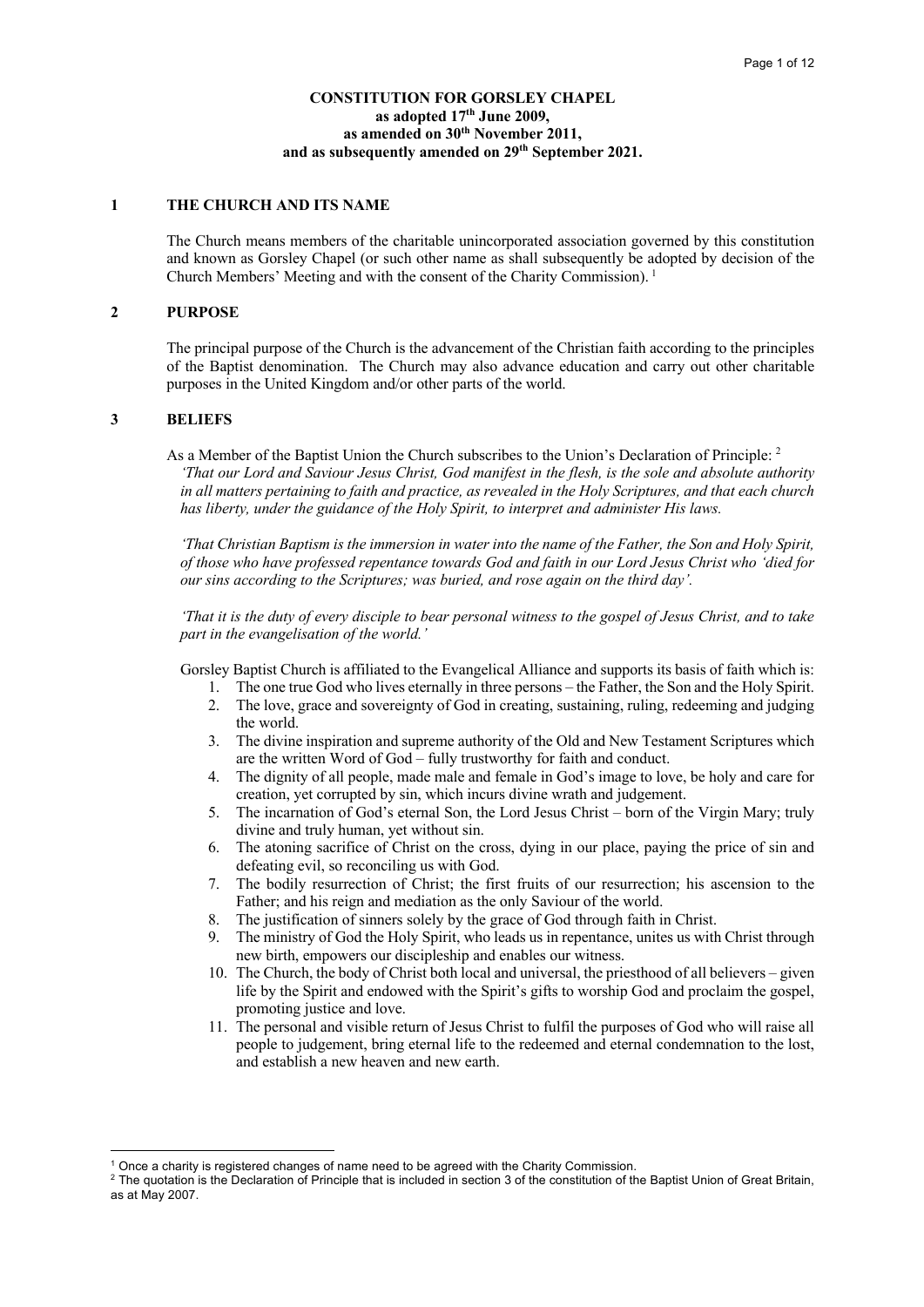# **4 ACTIVITIES**

- **4.1** In fulfilling the Purpose the Church will engage in a range of Activities either on its own or with others that will vary from time to time with Activities being initiated, expanded, or closed, as appropriate.
- **4.2** The Activities may include but are not restricted to: 3
	- regular public worship, prayer, Bible study, preaching and teaching;
	- baptism, as defined in the Union's Declaration of Principle;
	- the Communion of the Lord's Supper which shall normally be observed at least once a month: 4
	- evangelism and mission, locally, regionally, nationally and internationally;
	- the teaching, encouragement, welcome and inclusion of young people;
	- nurture and growth of Christian disciples;
	- education and training for Christian and community service;
	- giving and encouraging pastoral care;
	- supporting and encouraging charitable social action in the United Kingdom and abroad;
	- encouraging relationships with and supporting Baptists and other Christians.
- **4.3** Notwithstanding the appointment of persons to accept responsibility for any of the Activities all individuals, organisations, groups, and committees operating within the life of the Church, and their leaders, shall be accountable to the Charity Trustees and also through any specific direction of the Church Members' Meeting.

# **5 AFFILIATION AND RELATIONSHIPS**

- **5.1** The Church is a member of the Baptist Union of Great Britain (Baptist Union) and The Heart of England Baptist Association 5
- **5.2** The Church will normally promote, encourage, support and advance the work of the Baptist Union, the Association and BMS World Mission through prayer, through financial contributions and, where appropriate, by making personnel available from the membership of the Church. When it is able the Church will also support local Baptist and inter church gatherings. 6

# **6 BELONGING TO THE CHURCH**

- **6.1** The responsibilities of membership normally include:
	- attending worship and participating in Church Activities;
		- personal prayer and Bible study;
		- participation at the Communion of the Lord's Supper as a privilege and a priority;
	- helping the Church whenever possible by using gifts and abilities to advance the Purpose of the church through its Activities;
	- attending and participating in Church Members' Meetings;
	- giving regular financial support to the Church in proportion to personal resources and circumstances;7
	- $\bullet$  upholding Christian values.<sup>8</sup>
- **6.2** If there are differences that lead to difficulties between members of the Church (and it is recognised that these will sometimes arise) each member should try to resolve the situation with gentleness and humility following Christian and Biblical principles. It may be necessary for another wise and experienced member of this Church (or if invited a member of a neighbouring Church or representative of the Association) to act as mediator or friend to those seeking to achieve reconciliation. 9

<sup>&</sup>lt;sup>3</sup> Some of the activities listed will happen in all churches, but other activities will vary depending on local circumstances and the availability of suitable volunteers.

<sup>&</sup>lt;sup>4</sup> Most Baptist churches invite all Christians to share in the Communion of the Lord's Supper. This invitation is a matter for local decision, as are matters related to participation by children and young people.

 $5$  Interdependency is another characteristic of Baptist Churches. This has often been demonstrated informally through cooperation between churches and expressed formally through joining a Baptist Association and the Baptist Union.

Interdependency is also expressed through supporting national and international Baptist mission initiatives and working with inter church gatherings.

 $<sup>7</sup>$  Although there may be encouragement to give financially this is a private matter.</sup>

<sup>&</sup>lt;sup>8</sup> The church is a community of Christian believers in which members respect, serve, encourage and help each other and work with others so that the Purpose, Beliefs, and Activities of the Church are maintained and developed.

 $9$  This is suggested as a way of resolving differences within the Church.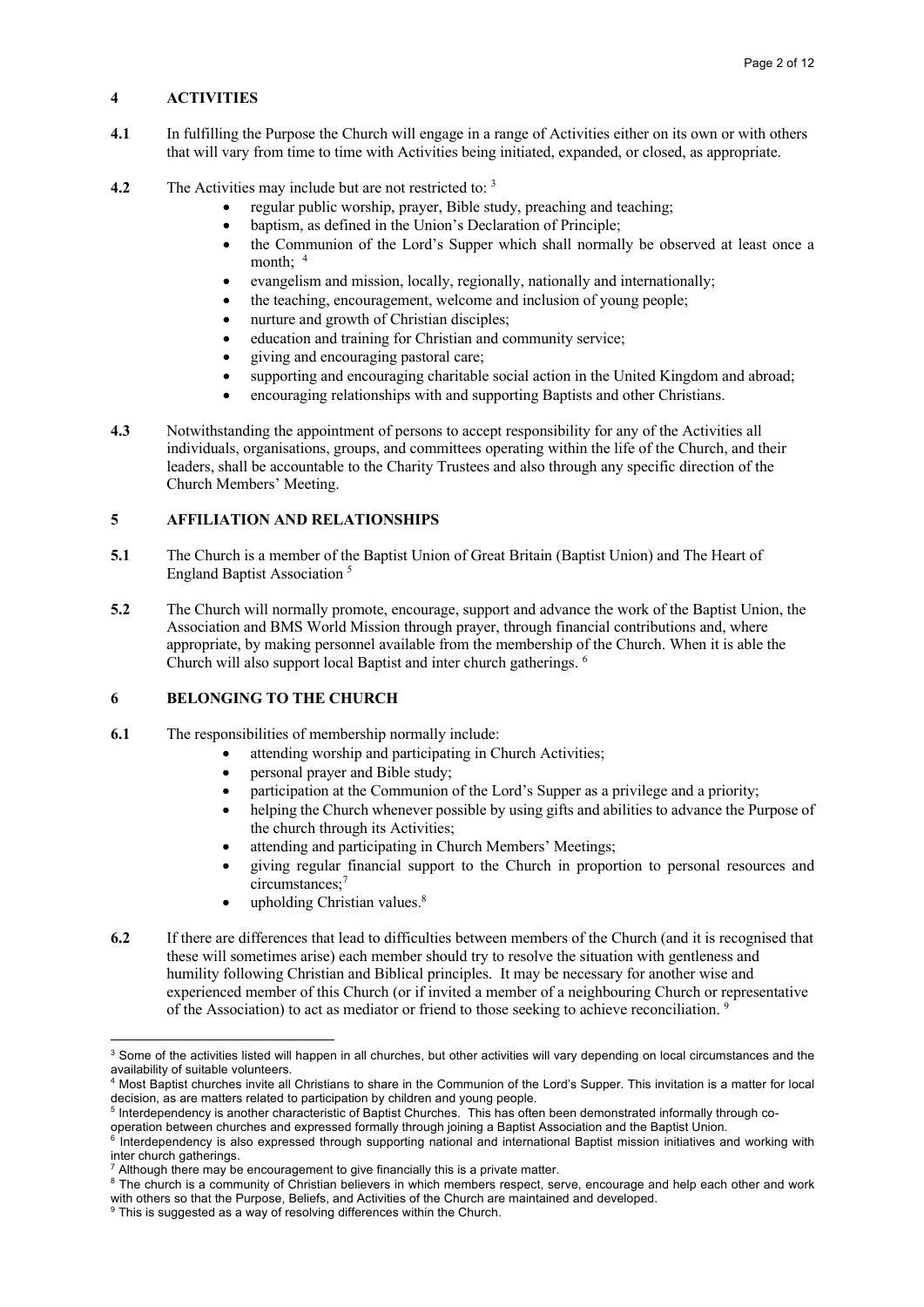# **7 JOINING AND BECOMING A CHURCH MEMBER**

- **7.1** Baptism by immersion upon personal profession of faith is the pre-requisite of entry into the membership of a Baptist church.<sup>10</sup>
- **7.2** The church shall apply the following Baptismal qualification for Church Membership: <sup>11</sup> Closed membership with provision for Associate membership for persons seeking membership who have not been baptised in the manner described in the Union's Declaration of Principle. This limited or Associate membership is offered at the discretion of the Church Members' Meeting on the basis of the applicant's public profession of faith to enable them to participate in Church Members' Meetings but without voting rights as determined by the Church Members' Meeting.<sup>12</sup>
- **7.3** Church Membership is open to those who:
	- accept the Beliefs of the Church;
		- meet the Church's qualification on Baptism; $^{13}$
		- commit themselves to serving Christ within the Church and beyond;
		- abide by the decisions of the Church Members' Meeting;
		- acknowledge their responsibilities as Church Members;
	- have their membership application accepted by the Church Members' Meeting.
- **7.4** A person wishing to become a Church Member shall apply in a manner determined by the Church Members' Meeting.<sup>14</sup>
- **7.5** The Church Members' Meeting will consider and vote on the application for membership and if accepted the new member will normally be welcomed publicly.

# **8 THE MEMBERSHIP LIST**

- 8.1 **A** list of the current Church Members shall be maintained by the Charity Trustees incorporating routine changes because of additions or deletions arising through death, transfer to another church, resignation, or a resolution by Church Members' Meeting.<sup>15</sup>
- 8.2 Routine changes to the membership list shall be reported at the next convenient Church Members' Meeting.
- **8.3** In order to keep the membership list up to date the membership list shall be reviewed at least once every three years when the Church Members' Meeting may resolve to make any appropriate deletions. <sup>16</sup>
- **8.4** At any time, in exceptional circumstances where the conduct of a Member is considered to be contrary to the Purpose and Beliefs of the Church and/or disruptive to the relationships between Members then the Charity Trustees may recommend to a Church Members' Meeting that the membership of that person be reviewed. The Church Members may, after considering the facts, terminate the membership of that person. The Church Member shall be allowed to hear what is said at the Church Members' Meeting, to correct any errors of fact and offer any explanation of the circumstances or reasons for their actions before withdrawing from the meeting so that the Church Members' Meeting may prayerfully and carefully consider whether they should resolve to remove that person's name from the list of Members.  $17$

 $10$  This is the usual initial mode of entry for new candidates into the membership of a local Baptist church, but once in membership individuals can usually transfer to another Baptist church.

<sup>&</sup>lt;sup>11</sup> There is a divergence of practice between Baptist churches. In preparing this Constitution churches are invited to define their requirements, whether for the future, as a reflection of current practice, or otherwise.

<sup>&</sup>lt;sup>12</sup> This is closed membership with an Associate membership list for those who have not been baptised by immersion.<br><sup>13</sup> The Church's qualification on Baptism is set out in clause 7.2.

<sup>&</sup>lt;sup>14</sup> The process should enable applicants to find out about the church, the responsibilities of Membership, and enable the Church<br>Members' Meeting to make an informed decision about the application.

<sup>&</sup>lt;sup>15</sup> Maintaining an up-to-date list is important because of the need to know the identity of Members entitled to vote at Church Members' Meeting.

<sup>&</sup>lt;sup>16</sup> Revising a membership list should be approached with care and pastoral concern for the individuals involved. The removal of any individual who cannot attend because of advanced age or illness is not envisaged. This process is intended to allow the Membership List to be kept up to date with adjustments to take account of people who have left the area or with whom the church has lost contact.

<sup>&</sup>lt;sup>17</sup> This is a framework for dealing with the termination of membership. The clause should operate only after all attempts at reconciliation have been exhausted.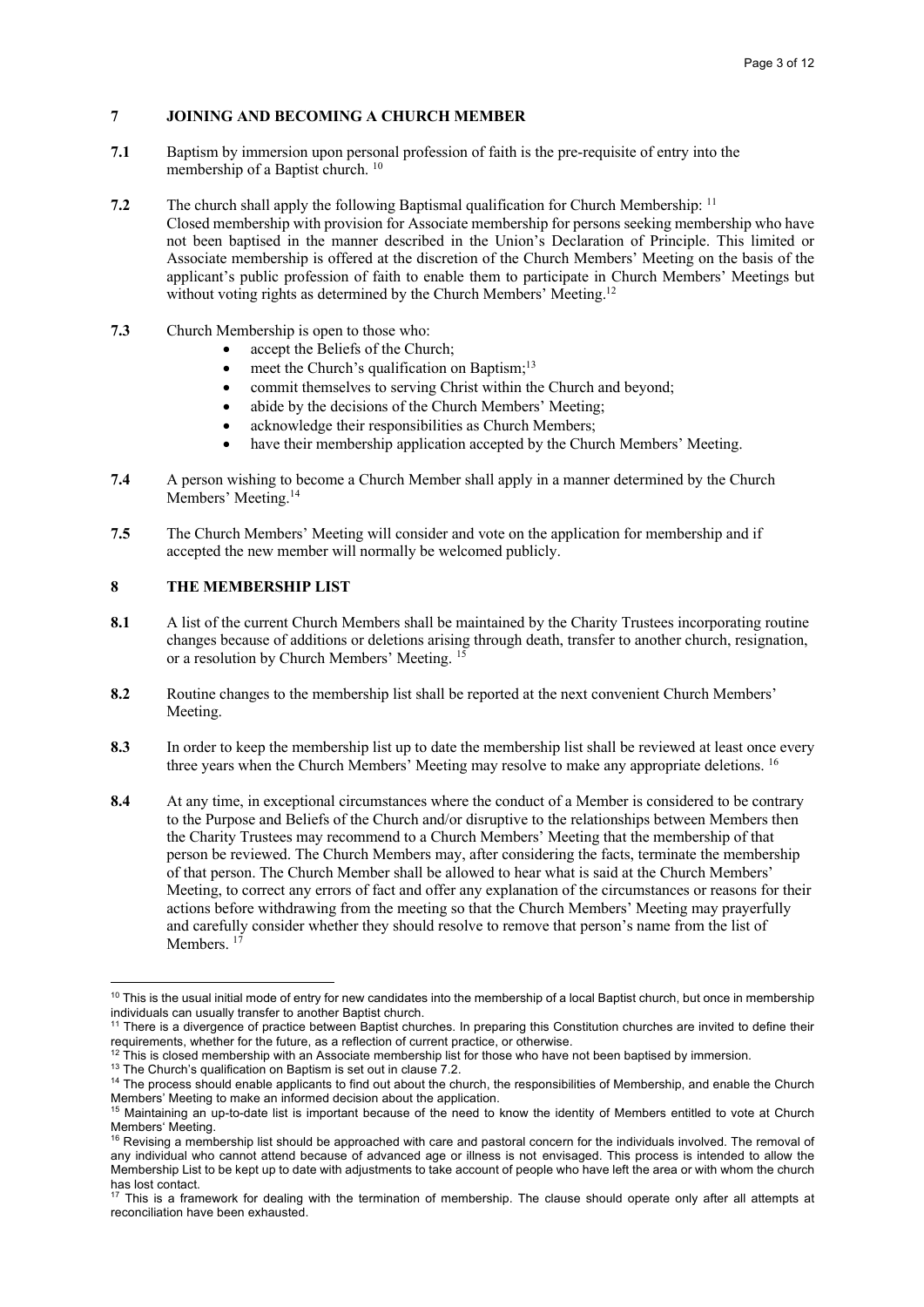# **9 CHURCH MEMBERS' MEETINGS**

- **9.1** Church Members shall meet together in a Church Members' Meeting under the guidance of the Holy Spirit and under the Lordship of Christ to discern the mind of God in the affairs of the Church.
- **9.2** The Church Members' Meeting shall have reserved authority in the appointment and removal of a Minister, the appointment and removal of Charity Trustees, decisions related to church property including (without limitation) any purchase, sale, lease, mortgage, or redevelopment of property, the administration of the membership list, and the closure of the Church.
- **9.3** Any decisions taken under 9.2 in relation to property must comply with the requirements of statute law and any specific property trusts under which the land and buildings are used and occupied by the church.

# **10 ORDINARY AND SPECIAL CHURCH MEMBERS' MEETINGS**

- **10.1** There are two types of formal Church Members' Meetings, Ordinary Church Members' Meetings and Special Church Members' Meetings.
- **10.2** Ordinary Church Members' Meetings shall be held at regular intervals on not less than four occasions in any calendar year and shall be an opportunity to consider and review routine matters associated with the life of the Church including issues related to church membership, the appointment and dismissal of the Charity Trustees, the approval of the budget, with opportunities for considering proposals from the Charity Trustees or other Church Members for the development of the Church and the advancement of its Purpose through its Activities.
- **10.3** One Ordinary Church Members' Meeting each year shall include the Annual Church Members' Meeting for the Church Members to receive annual accounts and reports, to appoint Auditors or Independent Examiners, and to consider proposals for the strategy and vision of the church in the coming year, with other appropriate matters.
- **10.4** A Special Church Members' Meeting shall be convened when necessary to consider the appointment or dismissal of a minister, matters relating to the purchase, sale, lease, mortgage or redevelopment of church property, the closure of the church, or matters considered by the Charity Trustees to be of sufficient importance to require the calling of a Special Members' Meeting.
- **10.5** Any Church Members' Meeting may be held, as agreed by the Charity Trustees:
	- in person:
	- by suitable electronic means; or
	- by a combination of a physical meeting and suitable electronic means

in which each participant may communicate with all the other participants. Any member participating at a Church Members' Meeting either in person or by suitable electronic means agreed by the Charity Trustees in which a participant or participants may communicate with all the other participants shall qualify as being present at the meeting. Church Members' Meetings must comply with rules for meetings, including chairing and the taking of minutes.

#### **11 CALLING CHURCH MEMBERS' MEETINGS**

- **11.1** Church Members' Meetings shall be convened by the Charity Trustees so as to be convenient for as many Church Members as is reasonable.
- **11.2** An Ordinary Church Members' Meeting shall be properly convened if as a minimum requirement the date, time and place for the meeting (or the means by which the meeting will be held and information on how to access the meeting) are publicised at the worship service or services on the previous Sunday (or other regular weekly meeting time when the Church gathers together) with an indication (if possible) of the matters to be considered. 18

<sup>&</sup>lt;sup>18</sup> This approach enables the Church to use all possible means to ensure that members know a meeting is planned. It is desirable that an indication of the agenda is provided.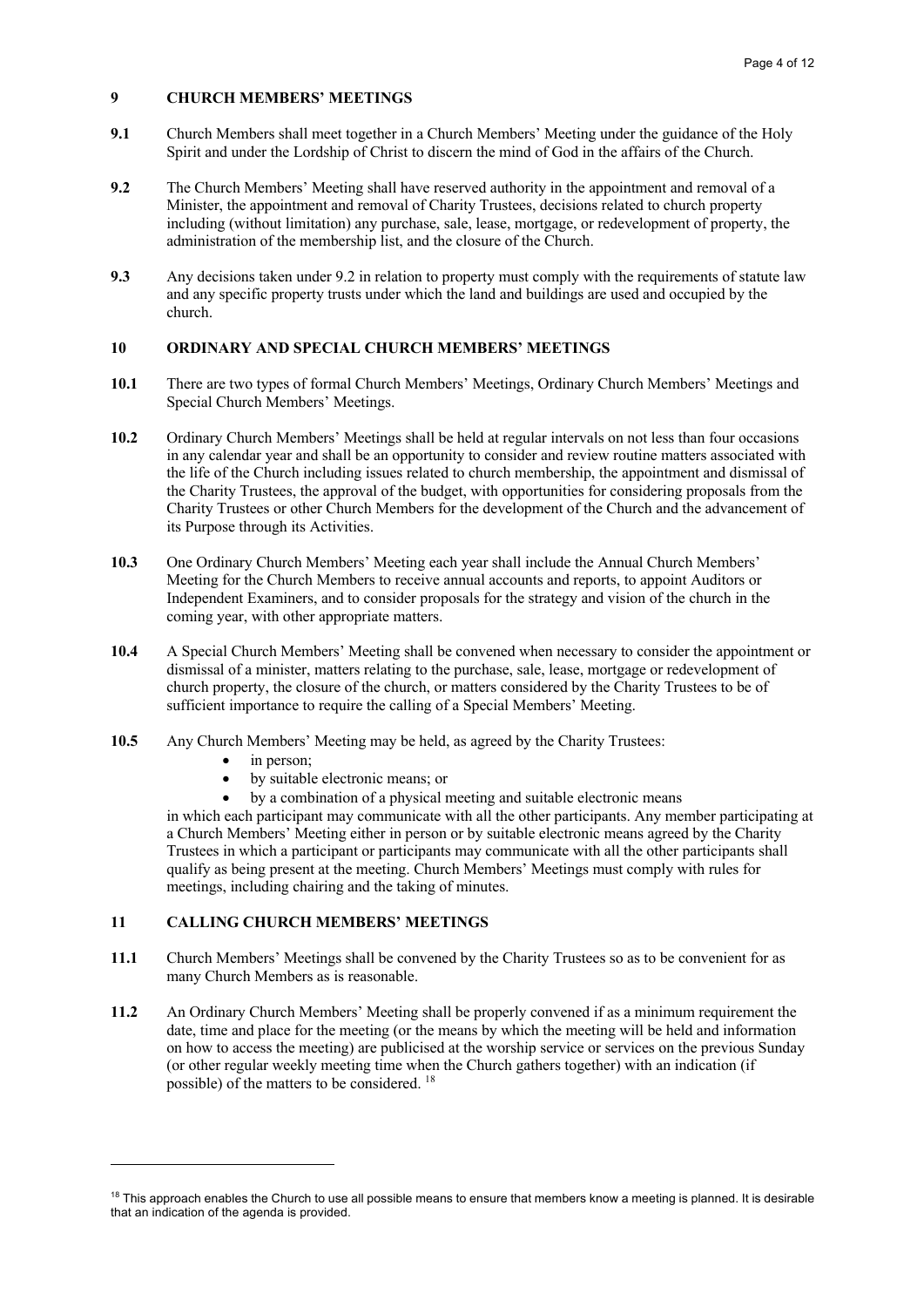- **11.3** A Special Church Members' Meeting shall be properly convened if as a minimum requirement the date, time and place for the meeting (or the means by which the meeting will be held and information on how to access the meeting) are publicised, with as full an indication of the matters to be considered as possible, at the public worship service or services on the two previous Sundays (or other regular weekly meeting time when the Church gathers together). <sup>19</sup>
- **11.4** Additional meetings whether Special or Ordinary shall be convened by the Charity Trustees as necessary but they shall have specific responsibility to convene a Special Church Members' Meeting as soon as possible upon the receipt of a written request for a meeting signed by at least one tenth of the church membership or twelve Church Members, whichever is the less.
- **11.5** Members, invited guests, and, if publicly invited, those who normally attend church events may attend a Church Members' Meeting but only Members may vote. 20

## **12 THE CONDUCT OF CHURCH MEMBERS' MEETINGS**

- **12.1** Worship including prayer and the reading of Scripture shall be a key feature of the Church Members' Meeting. The discussion of any matters affecting the life and activities of the Church shall be set in this context with the intention that, so far as possible, practical issues are not perceived as being separate from the spiritual aspects of the Church.
- **12.2** A quorum of 15% of the total number of Church Members shall apply to Church Members' Meetings. 21
- **12.3** The Church Members' Meeting shall appoint a person (who may or may not be a Minister of the church) to chair the Church Members' Meetings.
- **12.4** A resolution passed at either an Ordinary Church Members' Meeting or a Special Church Members' Meeting shall not be rescinded within one year, unless notice of the resolution for rescission is given at the Church Members' Meeting prior to that at which there is to be a vote on the resolution to rescind. <sup>22</sup>

#### **13 VOTING**

- **13.1** Members shall, so far as possible, seek consensus on all matters considered at a Church Members' Meeting.
- **13.2** For matters requiring a decision a vote shall be taken and the outcome of the vote recorded as the resolution of the Members.
- **13.3** Each Member shall have one vote which they may use at the Church Members' Meeting after hearing about the issues and any comments or questions raised by other Members in advance of the vote.
- **13.4** No proxy votes shall be allowed and no postal votes shall be valid.
- **13.5** If any matter requires a decision affecting or involving individuals and any embarrassment might arise by a public vote then a secret ballot shall be held if requested and agreed by the Church Members' Meeting.
- **13.6** If a secret ballot is to be held two persons will be appointed as scrutineers to the ballot to count the votes. The person chairing the Church Members' Meeting shall announce the outcome without necessarily revealing the numbers of votes. 23

<sup>&</sup>lt;sup>19</sup> Items for discussion at a Special Church Members' Meeting may have long term implications so more notice and information is needed. It is imperative that members have notice of the matters to be considered.

 $^{20}$  A choice is offered because of a variety of practice but clarity about who may or may not attend and vote is essential. Associate members of closed membership churches may also vote if permitted in clause 7.2.

 $^{21}$  Churches wishing to set a quorum may wish to describe this as a proportion of the membership, but setting a quorum too high may make it difficult to convene meetings that are able to take decisions.

 $^{22}$  This avoids issues being re-examined repeatedly without allowing time for implementation of valid decisions and giving time for further thought and prayer.

 $23$  An announcement of who has been elected need not include any indication of how close, or otherwise, the decision was.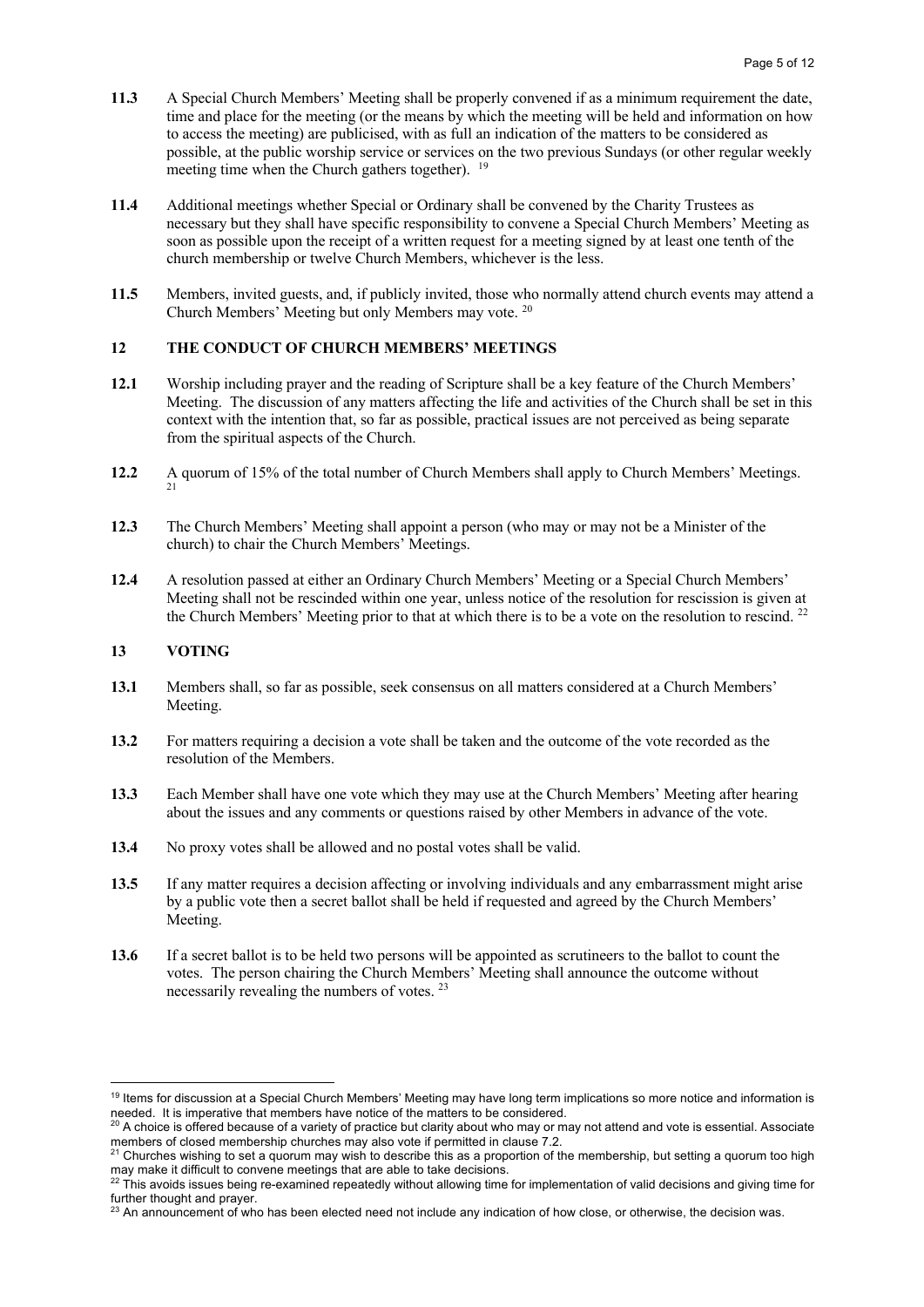- **13.7** Except for the Appointment of Charity Trustees referred to in clause 15.12 a resolution at an Ordinary Church Members' Meeting shall be carried if supported by a majority of the Members present, entitled to vote and voting.  $24$
- **13.8** If there is an equality of votes on any matter at an Ordinary Church Members' Meeting the resolution will be considered rejected and the matter shall be referred back to the submitter for review and if appropriate resubmission to a subsequent meeting for consideration. 25
- **13.9** A resolution at a Special Church Members' Meeting shall be carried if supported by at least two thirds of the Members present, entitled to vote and voting. 26
- **13.10** The Church Members' Meeting or Charity Trustees may want a higher measure of support for a particular resolution but a higher proportion of votes for a resolution shall not override the arrangements in clauses 13.7 or 13.9 unless, before the vote is taken, the Church Members' Meeting passes a further or enabling resolution referring to that particular resolution and specifying the proportion of votes necessary to pass it.  $27$
- **13.11** Although Members of any age may attend and participate in a Church Members' Meeting the minimum age for voting will be 16yrs as determined by the Church Members' Meeting.
- **13.12** Voting at a Church Members' Meeting held by electronic means or by hybrid means shall be conducted in a way agreed by the Charity Trustees and communicated to the members with the notice of the meeting under clause 11.

#### **14 MINUTES**

- **14.1** The business conducted at Church Members' Meetings and, in particular, any decisions of the Members shall be recorded in the Minutes for future reference.
- **14.2** The Minutes shall be written or printed and filed in a book or binder set aside for this purpose using materials of sufficient quality to ensure that they survive for many years and shall be kept in a safe place. 28
- **14.3** Each set of Minutes shall be approved by the Church Members attending the next Church Members' Meeting. They shall have the opportunity to review the Minutes and to correct any errors of fact before a formal vote on the approval of the Minutes is taken. If the Minutes are approved the person chairing the Church Members' Meeting shall confirm the Members' acceptance of the Minutes by signing and dating them as a correct record of the preceding meeting. <sup>29</sup>
- **14.4** The signed Minutes shall be conclusive evidence of the decisions taken at the Church Members' Meeting to which they relate.

#### **15 THE APPOINTMENT AND REMOVAL OF CHARITY TRUSTEES**

**15.1** The statutory definition of Charity Trustees in Section 97(1) of the Charities Act 1993 is "persons having the general control and management of the administration of a charity." <sup>30</sup>

<sup>&</sup>lt;sup>24</sup>This wording means that an abstention is a decision not to vote, and therefore it is not counted as a vote against the proposal. The alternative pattern of a resolution being carried by a decision of those members present and entitled to vote has not been offered. The Charity Commission has indicated that experience in case work and decisions taken in various court cases make the creation of this kind of arrangement unacceptable. Uncertainty would be created around the question of the significance and interpretation of an abstention.<br><sup>25</sup> If the use of a casting vote is critical a period of reflection is probably appropriate.

 $26$  See footnote 27.<br>
<sup>26</sup> See footnote 27.<br>
<sup>27</sup> It may be appropriate to test the Members' support for very significant decisions by setting a higher tariff than for most Ordinary or Special Church Members' Meeting resolutions. It is important that the arrangements are clear and accepted by the Members before the vote is taken on the main proposal. For example, a decision to buy a new site may only be financially viable if there is wholehearted support from all the Members, so a vote of 85% in favour of the resolution ma

<sup>29</sup> Did Minute books should be preserved for historic interest and lodged in a suitable archive.<br>29 It is good practice to make minutes available to members in advance of the meeting.

<sup>30</sup> The statutory definition is included because a variety of titles are used for church leaders. The term Managing Trustees or Charity Trustees has usually been used to distinguish the local role from the function of property or holding Trustee.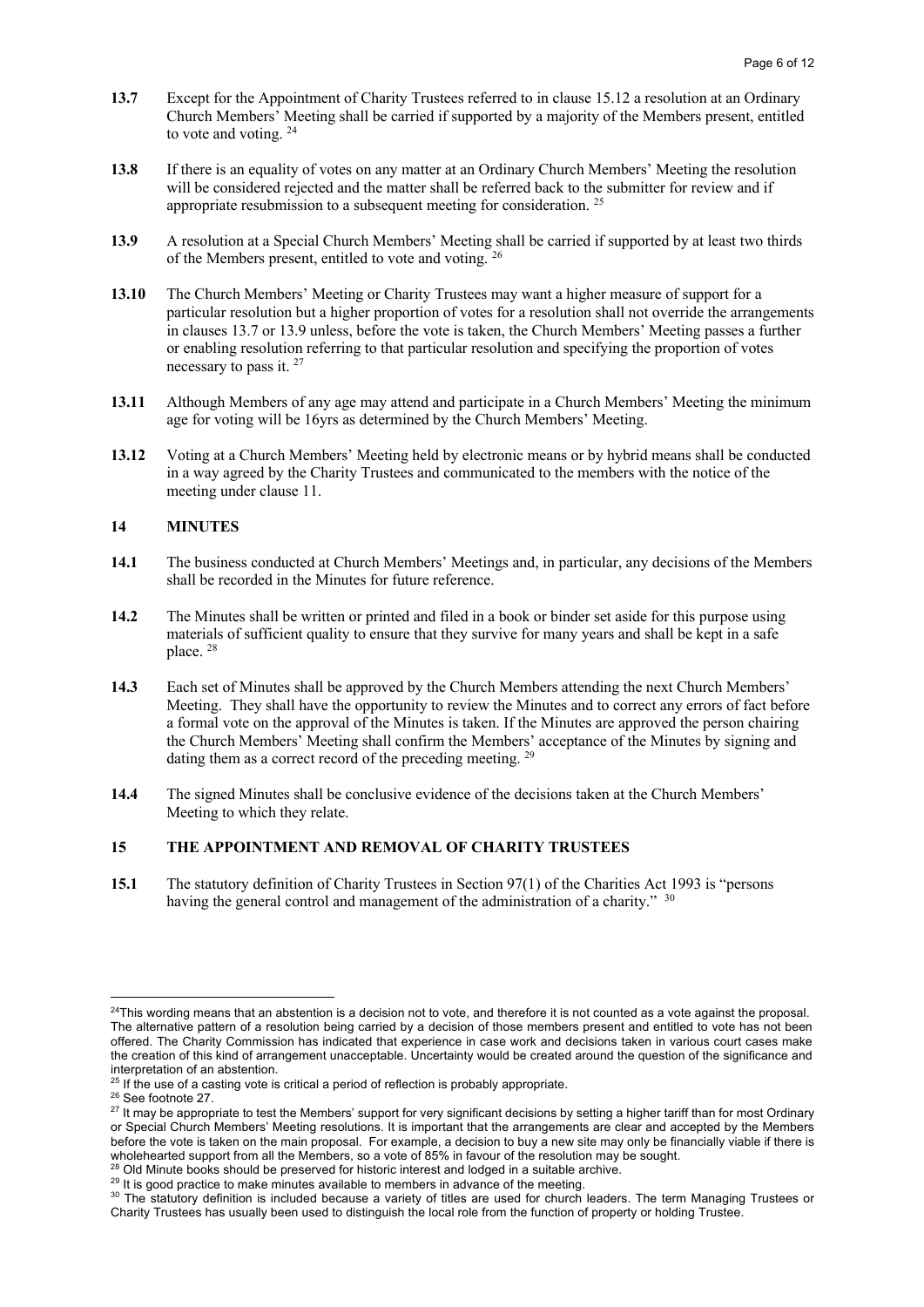- **15.2** The Church Members' Meeting shall appoint Charity Trustees to be responsible for the governance of the Church and where there is a Minister that person is a Charity Trustee because of their role and responsibilities. Subject to any specific or general directions of the Church Members' Meeting and the provisions of 9.2 the control management and administration of the Church shall be by the Charity Trustees, save that the Charity Trustees are not required to do anything that would cause them to be in breach of this Constitution or any trustee duty placed upon them as a result of this role. <sup>31</sup>
- **15.3** No person may serve as a Charity Trustee if they are disqualified. <sup>32</sup>
- **15.4** Charity Trustees shall with the possible exception of any newly appointed Minister be chosen from among the Church Members with the maximum number of Charity Trustees being agreed from time to time by the Church Members' Meeting. 33
- **15.5** In this church it shall be the Minister(s), Deacons, Secretary and Treasurer who together are the Charity Trustees of the Church at the time of adoption of this constitution or the registration of the Charity with the Charity Commission. 34
- **15.6** The Church Members' Meeting shall arrange for the appointment of a Church Secretary and Church Treasurer (or equivalents) who shall by the nature of their responsibilities be Charity Trustees.
- **15.7** Any person qualified to be a full member (rather than an Associate member) of the church shall be eligible for election as a Charity Trustee (unless disqualified by statute). <sup>35</sup>
- **15.8** A close family member (spouse, parent, child, sibling) of a serving Charity Trustee shall be eligible for appointment as a Charity Trustee. 36
- **15.9** Charity Trustees shall serve so long as they have the support of the Church Members' Meeting and (except for those in ministerial office) shall be actively appointed and reappointed at least once every three years.
- **15.10** Charity Trustees (except for those in ministerial office) shall be appointed for an initial three year term with the opportunity to be nominated for reappointment at the end of each three year term.
- **15.11** The appointment of Charity Trustees shall be undertaken by processes that are public, clear and open so that all Church Members are enabled to consider prayerfully who should be appointed as Charity Trustees. The process shall ensure that notice is given of any forthcoming election so that Church Members may freely nominate prospective Charity Trustees whose names shall be submitted (after they have indicated a willingness to be appointed) for decision to the Church Members with the intention of ensuring that those appointed have a sufficient level of support from them.
- **15.12** In this church:-

<sup>&</sup>lt;sup>31</sup> Baptist churches are characterised by non-hierarchical leadership arrangements. Governance of a local Baptist church is achieved through the Church Members meeting together to consider matters related to the life and work of the Church. Local Baptist Churches have nevertheless appointed individuals to responsibilities within the church so its mission can be advanced through the effective and deliberate sharing of tasks, within a framework of mutual accountability.

<sup>&</sup>lt;sup>32</sup> Persons under the age of 18 years or otherwise unable to manage their own affairs, un-discharged bankrupts or persons who are insolvent, those with an unspent conviction for a serious offence involving dishonesty, those convicted of a serious offence involving children or those disqualified from appointment as a company director may not be appointed as a Charity Trustee, unless the Charity Commission has received a specific application and granted a waiver.

 $33$  In Baptist Churches the Church Members have gathered together regularly in a Church Members' Meeting to consider important matters of principle but day to day matters have usually been delegated to a group called a diaconate, made up of the deacons, minister (if any), and elders (if any), and the church secretary and treasurer. An individual local Church may use or continue to use these descriptions for their Charity Trustees, or choose alternative descriptions, provided that the identity of the Charity Trustees and the Church Members is clear. This clause is not intended to prevent the appointment of an existing Church Member as a Minister.

<sup>&</sup>lt;sup>34</sup> Due to variations of practice Baptist churches are invited to identify those roles that also carry the responsibility of being a Charity Trustee. The Minister/s will always be a Charity Trustee. Each of these groups must be taken in their entirety. When a Church is registered with the Charity Commission and Charity Trustees change, the new names must be notified to the Charity Commission, but changes of title, eg Diaconate to Leadership Team do not need to be notified.

Omitting to include a category in the list for your church does not automatically absolve individuals from responsibility if they are actively involved in the governance of the church. For example a person bearing the title 'Treasurer' and managing the church's finances would be a Charity Trustee even if that title and category had not been included.<br><sup>35</sup> This would outproducelly species of the interval of the included.

This would automatically apply to Charity Trustees appointed from among the membership of a closed membership church since they would already have met this requirement. It could be chosen by an open membership church that was content for persons who had not been baptised as defined in the Declaration of Principle to be welcomed as Members, but were not content

that they should serve as Charity Trustees.<br><sup>36</sup> Some Baptist Churches find any kind of restriction to be a disadvantage because it restricts the participation of potentially gifted people.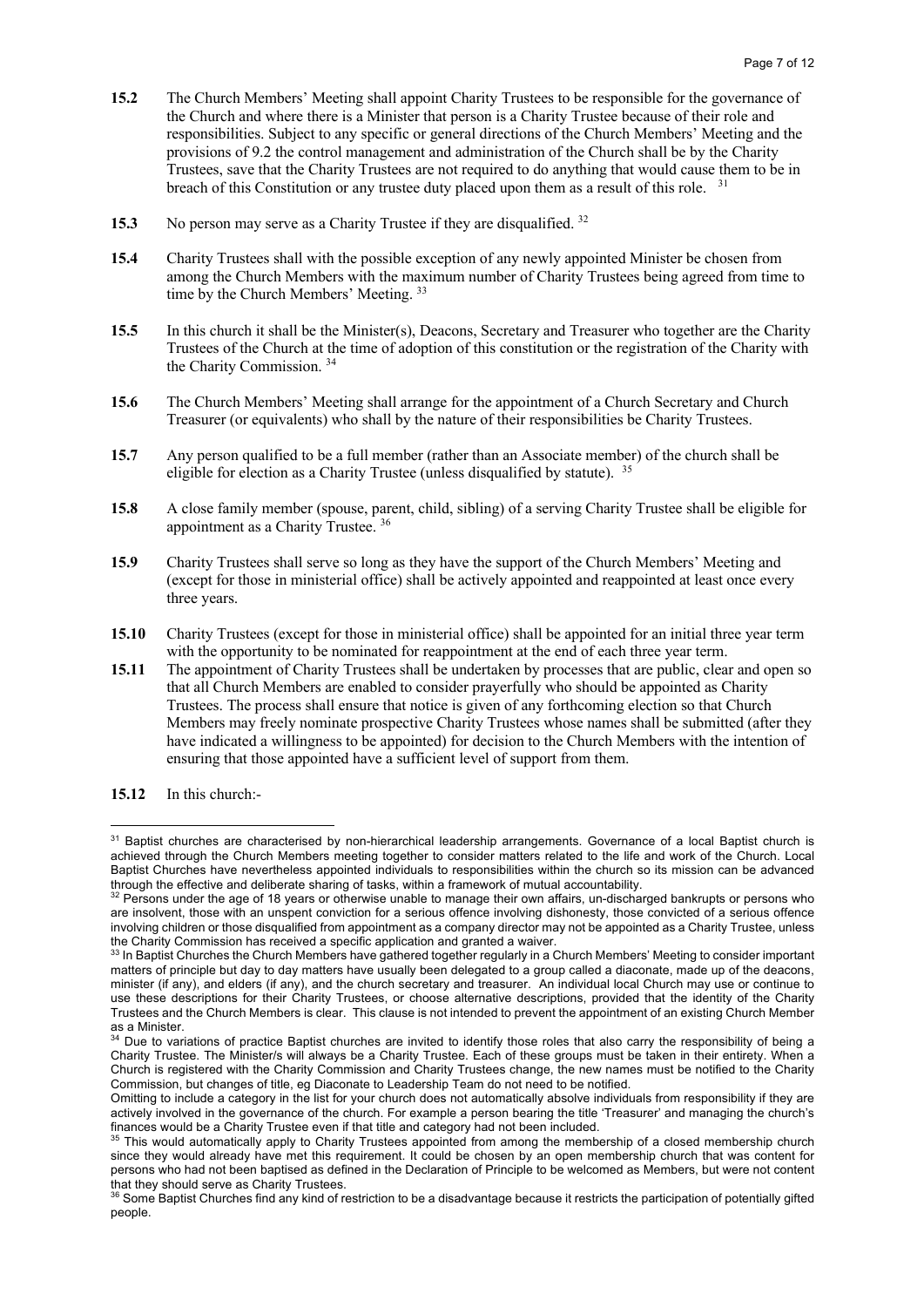- **15.12.1** Nominations for the role of Charity Trustee other than a Minister shall be made to the Church Secretary not later than three Sundays (or other regular weekly meeting time when the Church gathers together) before the Ordinary Church Members' Meeting at which the election is to be held. Nominations must be submitted in writing with the supporting signature of two Church Members and the consent of the candidate. No person may nominate more candidates than there are places vacant. Requests for nominations shall be made at all services on the two Sundays (or other regular weekly meeting time when the Church gathers together) immediately before that Sunday when nominations must cease.
- **15.12.2** Voting shall be by secret ballot at an Ordinary Church Members' Meeting. Church Members shall be asked to vote for those candidates whom they believe could serve the church well as Charity Trustees. They shall vote for no more candidates than there are vacancies. The scrutineers shall report in writing and in confidence to the person chairing the Church Members' Meeting the number of votes cast for each candidate. The number of candidates, being not more than the number of vacancies, receiving the highest number of votes shall be declared to be elected provided that each candidate so declared shall have received votes from at least 60% of those members voting.
- **15.12.4** [text amended by resolution of the Special Church Meeting of 30 November 2011] If there are more candidates than vacancies and if after the ballot, some vacancies remain unfilled because insufficient candidates have received votes from at least 60% of those members voting then, if that Church Members' Meeting agrees, the person chairing the Church Members' Meeting shall delete from the names of those who have not been elected those with the lowest number of votes so as to leave as many names as there now are vacancies These names shall be submitted to that or another Church Members' Meeting for balloting on the remaining places. 37
- **15.12.5** If the Church Members' Meeting is to be held by electronic means or by hybrid means then scrutineers shall be appointed in advance of the meeting by the Charity Trustees and voting by secret ballot shall be conducted in a way agreed by the Charity Trustees and communicated to the members with the notice of the meeting under clause 11.
- **15.13** A technical defect in the appointment of a Charity Trustee of which the Charity Trustees were unaware at the time does not invalidate decisions taken by the Charity Trustees.
- **15.14** A Special Church Members' Meeting may rescind the appointment of any Charity Trustee (except for those in ministerial office) at any time.
- **15.15** Where a Special Church Members' Meeting is considering the dismissal of a Charity Trustee (except for those in ministerial office) the Charity Trustee shall be allowed to hear what is said to the Church Members' Meeting and to correct any errors of fact and offer any explanation of the circumstances or reasons for their actions before withdrawing so that the Church Members' Meeting may prayerfully and carefully consider whether the appointment should be terminated.

#### **16 RESPONSIBILITIES OF CHARITY TRUSTEES**

- **16.1** The Charity Trustees shall be responsible for the governance of the Church and the fulfilment of the Purpose through its Activities acting according to the will of God as discerned by the Church Members' Meeting and subject to any specific or general directions of the Church Members' Meeting in relation to the matters set out in clause 9.2.
- **16.2** The Charity Trustees should keep in an appropriate state of repair and insure to their full value against fire and other usual risks all the buildings of the Charity (except those where the responsibility is of a third party where they shall use reasonable endeavours to ensure that the third party does so). They must ensure that suitable public liability and employer's liability insurance is in place.

<sup>&</sup>lt;sup>37</sup> Clause 15.12.4 (within Option one) is offered as an option for use where the Church wants to avoid vacancies that might arise because there are a large number of candidates. Alternatively the Church may decide to hold a fresh election at a subsequent Church Members' Meeting to deal with unfilled vacancies. A tie would be unusual. The chairperson may also decline to choose between the two candidates in these circumstances. It could be difficult for an individual to delete a name in these circumstances.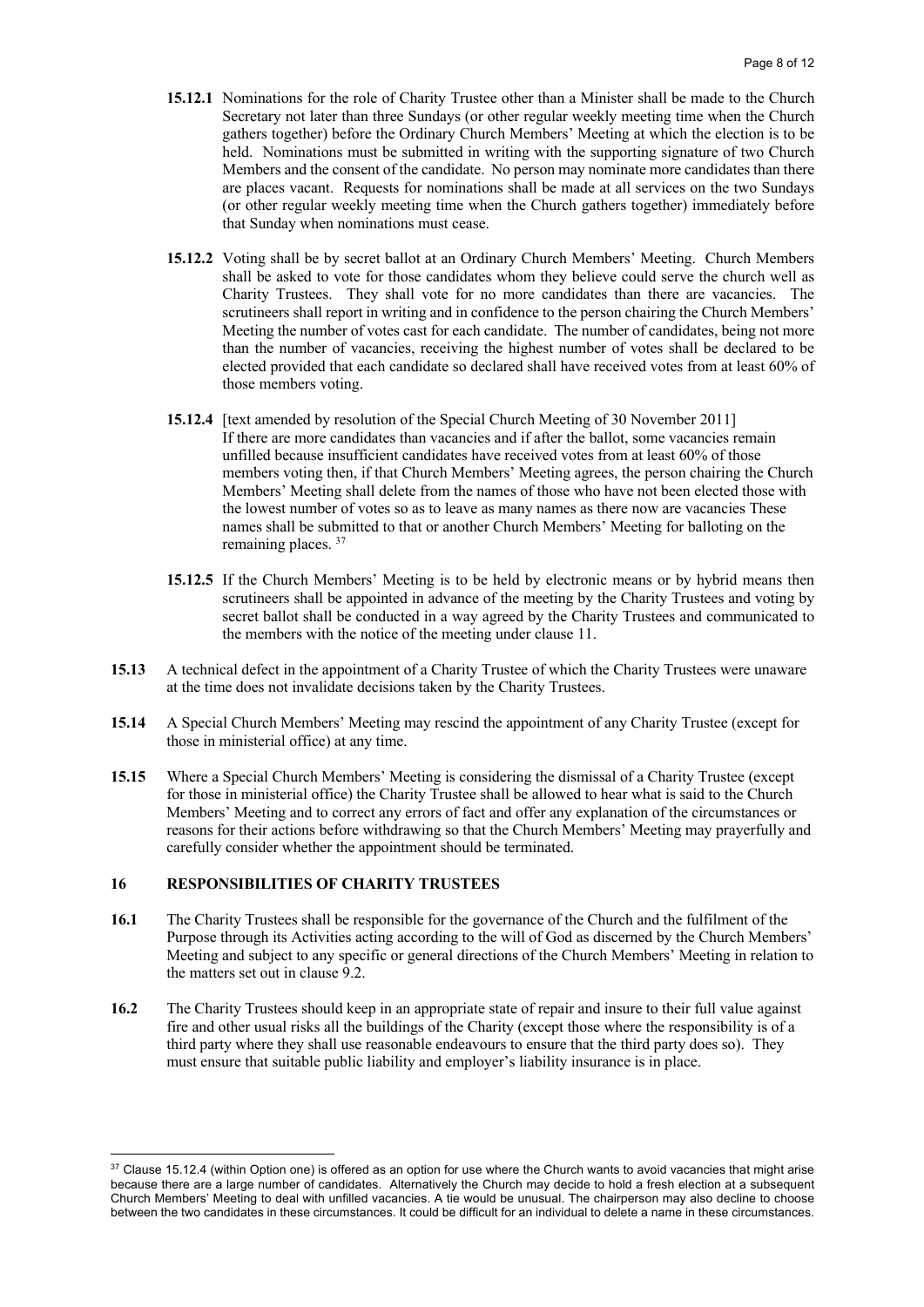# 17 **PROCEEDINGS OF CHARITY TRUSTEES**

- **17.1** Worship including prayer and the reading of Scripture shall be key features of any meeting of the Charity Trustees whose leadership and administration of the church shall be characterised as much by mutual accountability, service, and pastoral care, as strategic thinking and effective management.
- **17.2** The Charity Trustees shall determine when and how frequently they shall meet provided that they shall convene meetings of the whole group not less than once every two months. A meeting may be held by suitable electronic means agreed by the Charity Trustees in which each participant may communicate with all the other participants. Any Charity Trustee participating at a meeting by suitable electronic means agreed by the Charity Trustees in which a participant or participants may communicate with all the other participants shall qualify as being present at the meeting. Meetings held by electronic means must comply with rules for meetings, including chairing and the taking of minutes.
- **17.3** The Charity Trustees shall determine a quorum for their full meetings that shall not be less than two persons or half of their number whichever is the greater number.
- **17.4** Notwithstanding the joint and several responsibilities of all the Charity Trustees and in addition to regular meetings of the whole group they may meet in such sub-groups as are necessary and convenient. Meetings of such sub-groups may be held by suitable electronic means agreed by the members of the sub-group in which each participant may communicate with all the other participants. Reports of such subgroup meetings must be made to the next full Charity Trustees Meeting.
- **17.5** For matters requiring a decision the Charity Trustees shall, so far as possible, seek consensus on all matters considered at their meetings but where this is not possible a vote shall be taken and the outcome recorded as the resolution of the Charity Trustees.
- **17.6** Each Charity Trustee shall have one vote to be exercised at the meeting.
- **17.7** Every issue may be determined by a simple majority of votes cast at a meeting of the Charity Trustees but if there is an equality of votes on any matter the resolution will be considered rejected and the matter shall be referred back to the submitter for review and if appropriate resubmission to a subsequent meeting for consideration.
- **17.8** The Charity Trustees shall always act in accordance with the provisions of this Constitution and the general law.
- **17.9** Subject to clause 9.3 the Charity Trustees shall act in accordance with the specific directions of the Church Members' Meeting in relation to matters relating to church property including any purchase, sale, lease, mortgage or redevelopment of church property.
- **17.10** Minutes shall be prepared of the proceedings at the meetings of the Charity Trustees including any appointments, the names of those present, the decisions taken, and where appropriate the reasons for the decisions and the Charity Trustees shall decide from time to time whether all or part of these minutes shall be treated as confidential.
- **17.11** Charity Trustees shall respect the confidentiality of their meeting.

#### **18 POWERS OF CHARITY TRUSTEES**

- **18.1** The Charity Trustees shall have specific power subject to any general or specific directions of the Church Members' Meeting to apply for and accept grants and to provide security in respect of obligations under grant agreements.
- **18.2** For the avoidance of doubt the Charity Trustees shall have power to borrow money, receive grants, give guarantees and or security for loans, and to make grants or loans of money towards the advancement of the Purpose. In the event of a charge over land and/or buildings being required this must be consistent with provisions in the trusts for the land and with statute law.
- **18.3** For the avoidance of doubt the Charity Trustees shall have power to make grants to other charities working elsewhere in the United Kingdom and/or other parts of the world.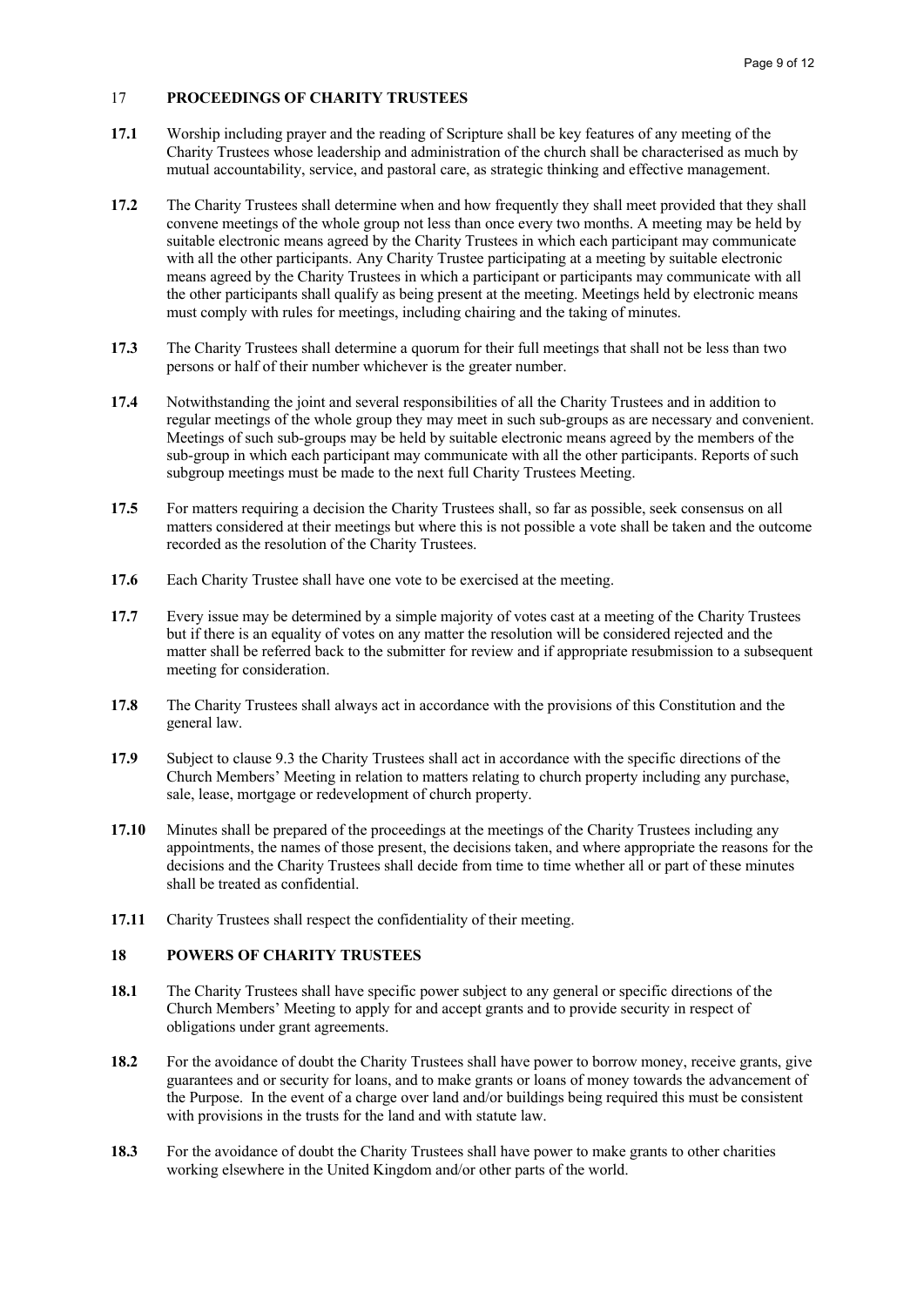# **19 APPLICATION OF INCOME AND CAPITAL**

The Charity Trustees must use the income and may use the capital where trusts permit it to be spent to promote the Purpose provided that the Charity Trustees may apply an appropriate reserves policy in accordance with the general law.38

## **20 REMUNERATION OF CHARITY TRUSTEES**

- **20.1** With the exception only of a Minister or Ministers as authorised by clause 23, or a remuneration permitted under clause 20.2 no Charity Trustee (or any person, firm or company connected with the Charity Trustee) may be paid or receive any other direct or indirect benefit for being a Charity Trustee except the reimbursement of reasonable and proper expenses and other payments permitted by statute or specifically authorised by the Charity Commission.
- 20.2 Where it is proposed that a Charity Trustee (or person, firm or company, connected with the Charity Trustee) is to be employed or receive remuneration or sell goods or services or any interest in land to the Church and where this gains the approval of the Church Members' Meeting then this shall be permitted only if:
	- the Charity Trustee or any person connected with the trustee who may benefit directly or indirectly from the proposed remuneration declares an interest in the proposal before discussion on the matter begins; <sup>39</sup>
	- absents himself or herself (or in the case of any connected persons themselves) from any part of any meeting at which the proposal is discussed and takes no part in any discussion of it and is not counted in determining whether any such meeting is quorate;
	- does not vote on the proposal;
	- the remaining Charity Trustees who do not stand to receive the proposed benefit are satisfied that it is in the interests of the Church to contract with or employ that Charity Trustee (or connected person) rather than another independent person and must record the reason for their decision in the minutes;
	- in reaching that decision the Charity Trustees must balance the advantage of contracting with or employing a Trustee against the disadvantage of doing so (especially the loss of the Trustee's services as a result of dealing with the Trustee's conflict of interest);
	- the Charity Trustees authorising the proposed transaction comprise a majority of the Charity Trustees body and have not received any such benefit.

## **21 MINISTERS**

- **21.1** The Church may have a Minister or more than one Minister or no Minister. Where a Minister is appointed it is expected that they will become a Member of the Church.
- **21.2** A Minister of this Church shall accept the Beliefs being the Baptist Union's Declaration of Principle and the Evangelical Alliance's statement of faith.
- **21.3** Where the Church has a Minister she or he shall be in relationship with the Baptist Union and the Association normally expressed by being on the Baptist Union's Register of Covenanted Persons Accredited for Ministry.
- **21.4** The Minister, whether or not they are on the Register of Persons Accredited for Ministry shall be supportive of the Church's relationships with other Baptist Churches, the Association and the Baptist Union.
- **21.5** The tasks fulfilled by Ministers will vary depending on individual ability and gifting but a Minister is normally expected to be involved in the Activities of the Church with an emphasis on the leading of worship and prayer, the teaching of the Christian faith and the pastoral care of individuals. The Minister shall work with the Church towards achieving its Purpose through its Activities.<sup>40</sup>

<sup>&</sup>lt;sup>38</sup> The assets and income must only be applied towards achieving the purpose. Sometimes charities benefit from separate capital funds that are subject to special restrictions or trusts. This needs to be checked carefully because using this capital may be subject to particular rules and limited to restricted uses.

<sup>&</sup>lt;sup>39</sup> The statutory definition of a connected person can be found in the Charities Act 1993 Schedule 5.

<sup>&</sup>lt;sup>40</sup> Any Minister serving the Church will by the nature of their work be a Charity Trustee.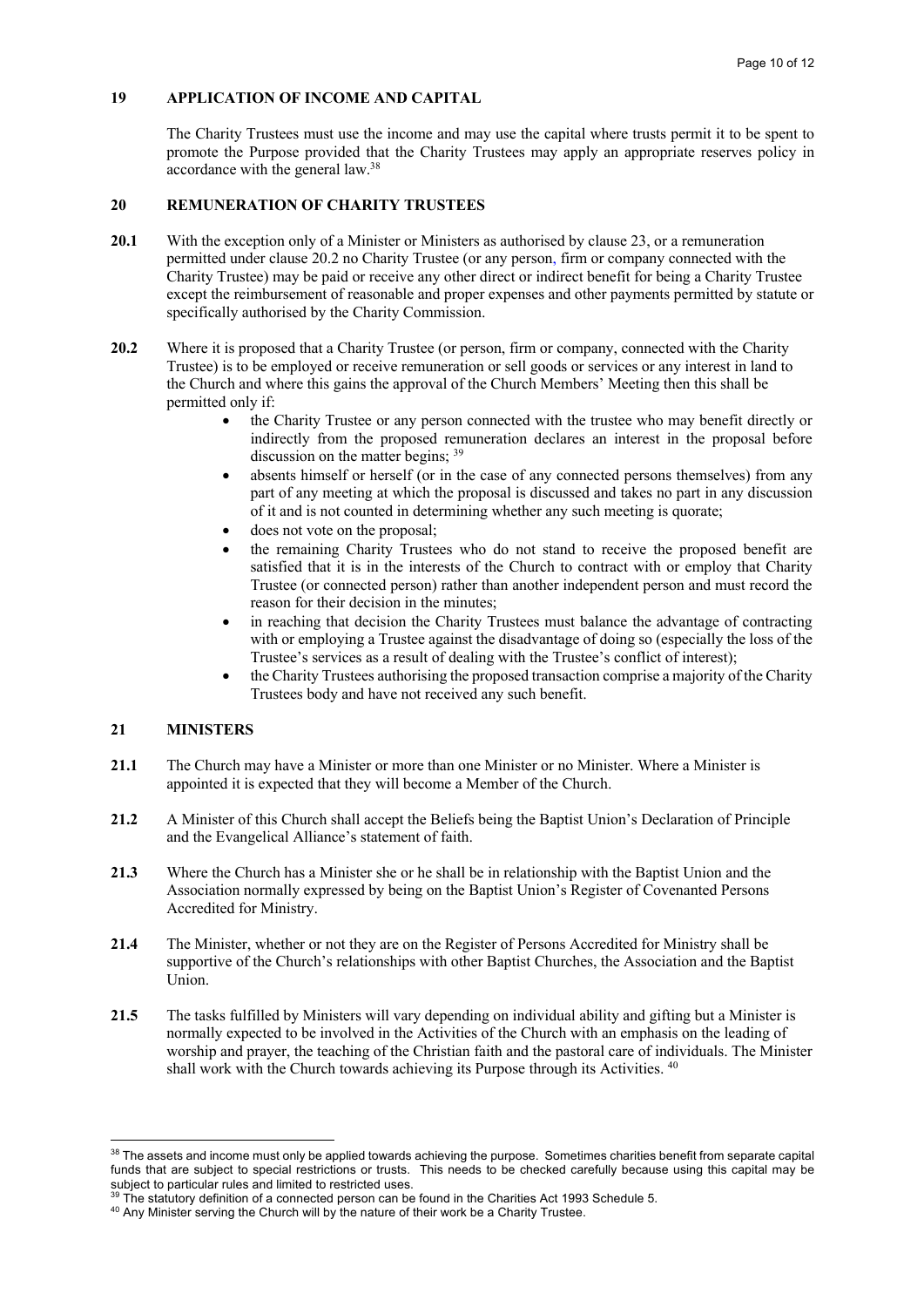**21.6** Notwithstanding any legal status afforded to a Minister by statute the Church recognises that the Minister and the Church are in a Covenant relationship based on Christian love and trust and mutual accountability. A Minister shall be in a relationship of mutual accountability with the other Charity Trustees and also with the Church Members.

# **22 THE APPOINTMENT AND REMOVAL OF MINISTERS**

- **22.1** When the Church is seeking to appoint a Minister it will normally consult the appropriate staff within the Association before commencing any appointment process and follow, so far as practicable, the Baptist Union's procedures and recommended terms for the settlement of Ministers.
- **22.2** A Minister will be appointed or removed by a resolution of the Church Members at a Special Church Members' Meeting at any time. <sup>41</sup>
- **22.3** Where a Special Church Members' Meeting is considering the dismissal of a Minister the Minister shall be allowed to hear what is said to the Church Members' Meeting and to correct any errors of fact and offer any explanation of the circumstances or reasons for their actions before withdrawing so that the Church Members' Meeting may prayerfully and carefully consider whether the appointment should be terminated.
- **22.4** The Church and the Minister shall normally agree 'terms and conditions of appointment' including termination procedures based on the standard terms of appointment published by the Baptist Union of Great Britain.

## **23 THE REMUNERATION OF MINISTERS**

Notwithstanding the fact that any Minister or Ministers appointed by the Church are Charity Trustees they will be entitled to be paid an agreed and reasonable remuneration or stipend out of the funds of the Church.

## **24 PASTORAL VACANCIES AND THE APPOINTMENT OF A MODERATOR**

When there is no appointed Minister the Church Members' Meeting may appoint a person who is a Church Member or a member of another Baptist Church to be the Moderator (but if they do not do so then the Association may make an appointment of a suitable person) who will hold this office until a new Minister is appointed or until they resign or are released or dismissed by the Church Members' Meeting.<sup>42</sup>

## **25 FINANCE**

- **25.1** The Charity Trustees are jointly and severally responsible for the financial administration of the Church.
- **25.2** Once in each year the Charity Trustees shall present a budget of subsequent years' projected income and expenditure at a convenient Church Members' Meeting.

# **26 RECORD KEEPING AND ACCOUNTING**

- **26.1** The Church's annual financial year will run from 1 January to 31 December.
- **26.2** Financial statements of all Church organisations that form part of the Activities shall be presented to the Charity Trustees and incorporated into the Church's financial statements.
- **26.3** A statement of the Church Accounts (audited or independently examined as required by law) shall be received by a Church Members' Meeting.

<sup>&</sup>lt;sup>41</sup> Many Baptist Churches would only call a Minister if the vote exceeded the two thirds required at a Special Church Members' Meeting, see clause 13.9 but also refer to clause 13.10. Churches contemplating the presentation of a resolution to remove a Minister should take appropriate legal advice and are advised to contact the Association.

A Moderator is a facilitator whilst there is a pastoral vacancy and will usually chair meetings of the Charity Trustees and Church Members' Meetings as determined locally according to need and circumstances. It is strongly recommended that the Moderator be appointed in consultation with the Association. They do not need to become a Member of this Church. The Moderator will not be a Charity Trustee unless they fulfill the responsibilities of a Charity Trustee.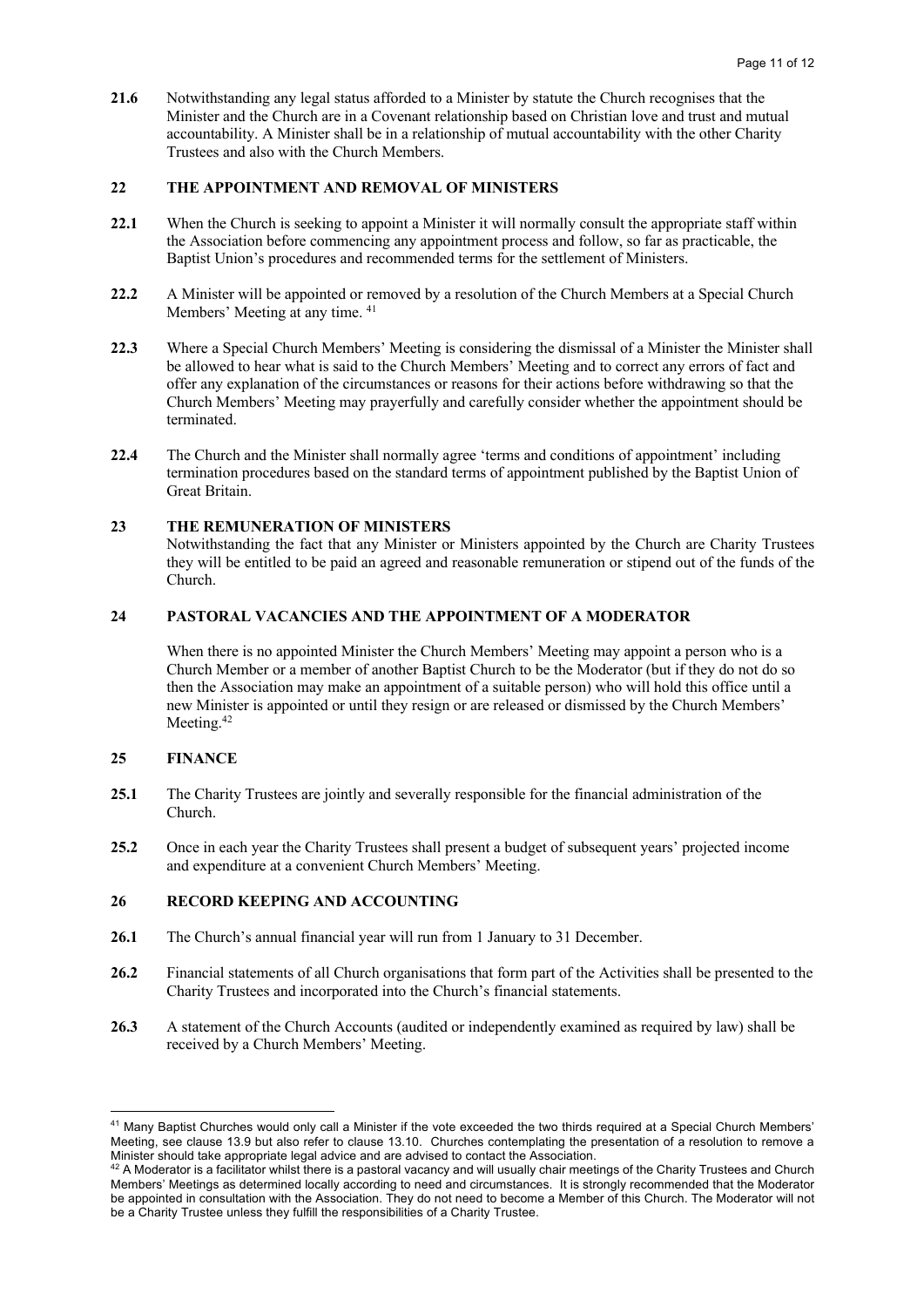- **26.4** Financial Records, annual reports and statements of account relating to the Church for the previous six years must be available for inspection by any Charity Trustee.
- **26.5** The law requires Charity Trustees to make the annual report and accounts available to any person who requests these. The Charity Trustees may make a reasonable charge to cover the administration costs of meeting this request.

#### **27 CONSTITUTION**

- **27.1** A copy of this Constitution will be made available to Church Members and to every applicant for membership with the intention that every Member shall be informed about the organisation of the Church and be enabled to participate in the life of the Church and in Church Members' Meetings.
- **27.2** No amendment may be made to this Constitution that would have the effect of making the Charity cease to be a charity at law.
- **27.3** Subject to clauses 27.4 and 27.5 this Constitution may be altered only by a resolution of a Special Church Members' Meeting.
- **27.4** No amendment may be made to clause 20.2 or 28.2 without the prior written permission of the Charity Commission.
- **27.5** Notwithstanding the provisions 27.3 and 27.4 a resolution of a Special Church Members' Meeting altering clauses 2, 3, 5, 7.5, 8.1, 9.1, 9.2, 15.2, 15.11, 27.3 or 28.1. shall have no legal effect unless (a) at least 6 months before the Special Church Members' Meeting at which the resolution is considered, or such shorter period as may be agreed in writing by each of the bodies referred to in clause 5.1, the Church shall have given to those bodies written notice of the wording of the resolution and (b) the Church has afforded to those bodies reasonable opportunities, if those bodies so require, for enabling representatives of those bodies to meet representatives of the Church, to make representations to the Church Members' Meeting, and to consider with the Church whether the proposed resolution might be withdrawn, amended or replaced by a different resolution. 43

#### **28 CLOSURE**

- **28.1** If the Church resolves to close it shall notify the Baptist Union of Great Britain and the Baptist Association. 44
- **28.2** If the Church shall resolve to close or shall cease to meet for worship for at least six months the assets of the Church, after the satisfaction of debts and liabilities (not being property assets subject to separate trusts) shall be applied for Christian charitable purposes as decided by a Special Church Members' Meeting or, failing decision in that way, as decided by the Association and notified to the Union.
- **28.3** The Charity Trustees of Churches that are registered charities shall notify the Charity Commission of any closure or dissolution.
- **28.4** The property assets shall be dealt with by the holding trustees in accordance with the property trusts.

<sup>&</sup>lt;sup>43</sup> The period of 6 months can be shortened with consent, if there is a non-controversial amendment. It also allows for a shortened consultation period where a revised or new resolution is proposed after consultation, avoiding the need for a further period of 6 months to elapse before the resolution can be brought for approval to a Special Church Members' Meeting.

<sup>44</sup> Churches are strongly encouraged to seek advice and help from their Association or the Baptist Union before closure so that all possible means of continuing or restructuring their work can be explored.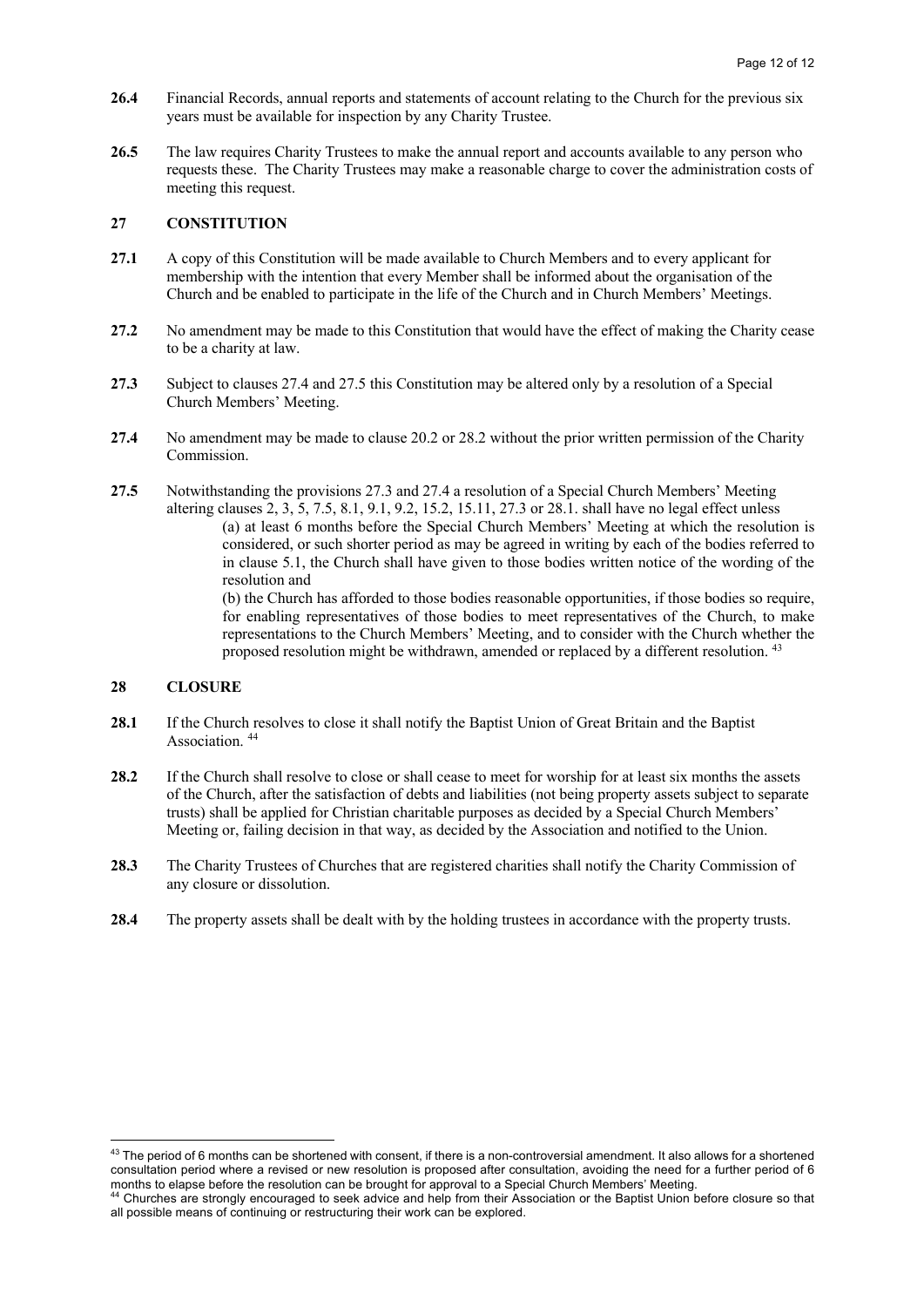

*"For as in one body we have many members, and all the members do not have the same function, so*  we, though many, are one body in Christ, and individually members one of another. Having gifts that *differ according to the grace given to us, let us use them." Romans 12:4-6 RSV*

# **1. TRUSTEES**

1.1 The Trustees shall comprise any Minister within the meaning of the Constitution (in these rules referred to as "Pastor"), the Church Secretary, the Church Treasurer, Deacons and Elders.

1.2 The maximum number of Trustees other than any Pastor shall be fifteen. They are eligible to be re-appointed when they come to the end of their term of office.

# **2. APPOINTMENT OF TRUSTEES OTHER THAN MINISTERS**

2.1 Any person who feels they may be called to a role as a Trustee is encouraged in the first instance to speak to the Pastor who will prayerfully explore with them the nature of their calling and gifts. If, following a period of prayerful reflection, the calling is recognised by the Trustees, that person may be nominated in the manner prescribed by the Constitution for appointment at a Church Meeting as a candidate with Leadership endorsement.

2.2 Nothing in the above limits the possibility for candidates to be proposed and seconded by Members in general.

2.3 Nominations for appointment as Trustee must identify the role (Deacon, Elder, Secretary or Treasurer) for which the candidate is being nominated.

2.4 The role of a serving Trustee other than a Pastor may be changed by resolution of a Church Meeting. This does not affect the expiry date of his or her term of appointment.

# **3. TRUSTEES, DEACONS AND ELDERS**

3.1 The Trustees shall elect their own chair.

3.2 The Trustees shall meet as a whole group no less frequently than every two months.

3.3 The Trustees may delegate specific areas of responsibility to the Deacons and Elders including the right to incur expenditure in those areas within the limits of the budget. However this does not affect the right and responsibility of the Trustees as a whole to consider and make decisions on any matter affecting the life of the Church.

# **4. CHURCH BURIAL GROUND**

4.1 Only current Church Members - their husbands, wives and children shall be buried in the Burial Grounds at Gorsley Chapel or Four Oaks. Exceptional cases shall be dealt with on their merits. Inquiries concerning burial, fees and erection of headstones shall be addressed to the Pastor or Church Secretary. Simple memorial headstones only are permitted. The grounds are the freehold property of the Church.